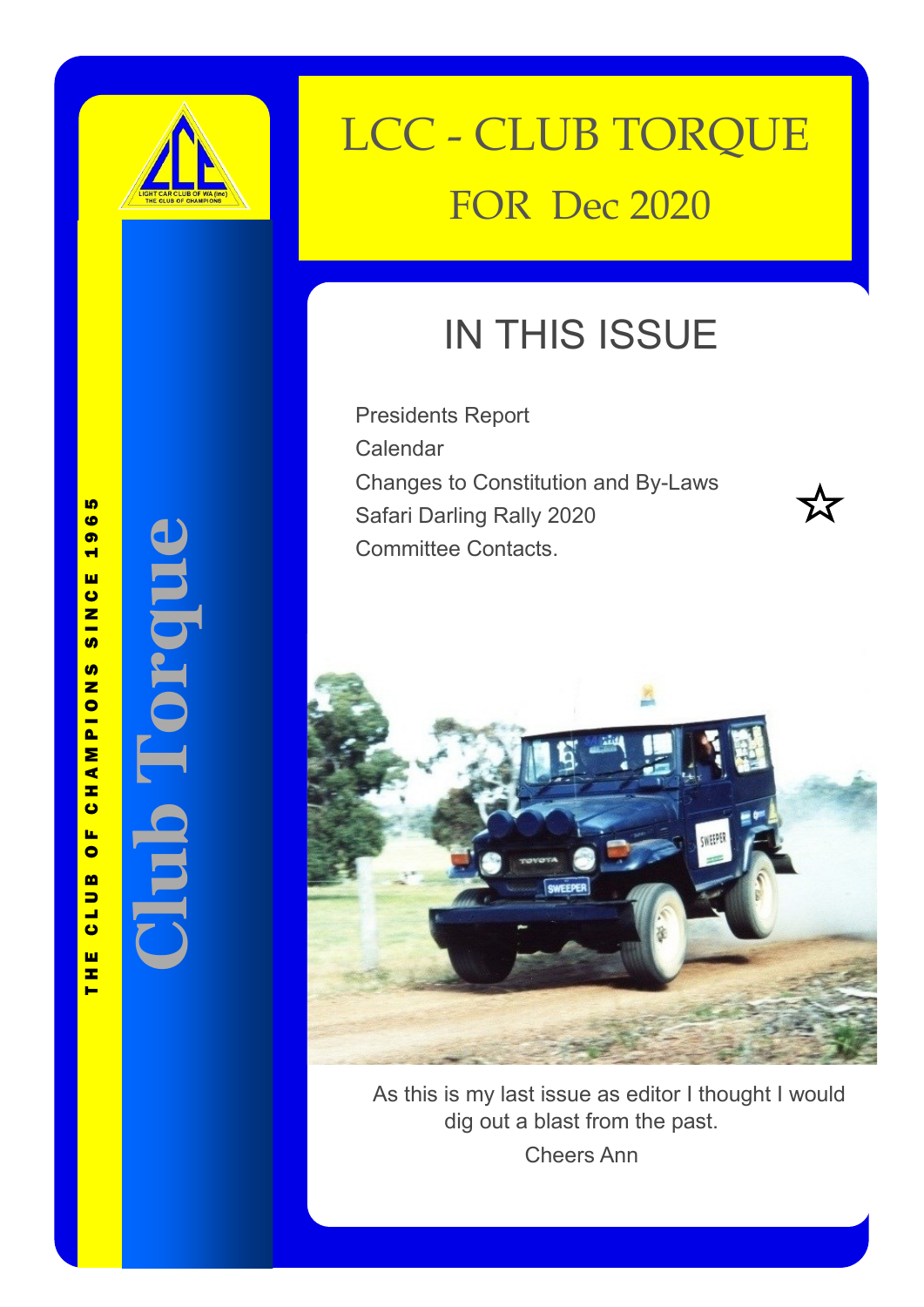### CALENDAR OF EVENTS 2021

| <b>Date</b>             | <b>Event</b>                                                                                                   | <b>Details</b>                              |  |
|-------------------------|----------------------------------------------------------------------------------------------------------------|---------------------------------------------|--|
| Fri 25th Dec            | Xmas Day Public Holiday                                                                                        |                                             |  |
| Sat 26th Dec            | Boxing day                                                                                                     |                                             |  |
| <b>Mon 28th Dec</b>     | Boxing day Public Holiday                                                                                      |                                             |  |
| Fri 1st Jan 2021        | New Years Day Public Holiday                                                                                   |                                             |  |
| Wed 13th Jan 2021       | LCC Meeting                                                                                                    | Moojebing St Baywater 7pm                   |  |
| Tues 26th Jan           | Australia Day Pub Holiday                                                                                      | Celebrate<br>great!<br><b>Australia Day</b> |  |
| 27th Jan 2021           | LCC Meeting                                                                                                    | Moojebing St Bayswater 7pm                  |  |
| 6th or 13th Feb<br>2021 | Presentation for 2020 and Season<br>Opening for 2021                                                           | WARAP-TO BE CONFIRMED                       |  |
| 17h Feb 2021            | Nominations for LCC Office Bearers<br>for 2021/2022 OPEN                                                       | Via mail to LCC PO Box 453<br>Baywater 6933 |  |
| 24th Feb 2021           | LCC Meeting                                                                                                    | Moojebing St Bayswater 7pm                  |  |
| Mon 1st Mar 2021        | Labour Day Public Holiday                                                                                      |                                             |  |
| <b>3rd March 2021</b>   | Nominations for LCC Office Bearers<br>for 2021/2022 CLOSES                                                     | Via mail to LCC PO Box 453<br>Baywater 6933 |  |
| 8th March 2021          | Written Notice of the Nominations<br>received for LCC Office Bearers for<br>$21/22$ to be given to all members | Via-Club Torque                             |  |
| <b>24th March 2021</b>  | LCC Annual General Meeting and<br>Election of Office Bearers for<br>2021/2022                                  | Moojebing St Bayswater 6933                 |  |
| 17th April 2021         | Bakers Hill Sprint WARC Rd1                                                                                    | <b>Bakers Hill</b>                          |  |
| 1st 2nd May 2021        | Forest Rally-ARC & WARC Rd 2                                                                                   |                                             |  |
| 12th 13th June<br>2021  | LCC Safari Rally or Darling 200<br><b>TBC</b><br>Rd 3                                                          | Boddington or Jarrahdale TBC                |  |
| 24th July 2021          | Kirup Stages Rd 4                                                                                              | Kirup                                       |  |
| 21st Aug 2021           | Karri Rally Rd 5                                                                                               | Manjimup                                    |  |
| 2nd Oct 2021            | Safari or Darling 200 Rd 6                                                                                     | Mundaring                                   |  |
| 30th Oct 2021           | MSH Experts Cup Rd 7                                                                                           | Collie                                      |  |
|                         | NOTE: All dates subject to confirmation - these are a guide only.                                              |                                             |  |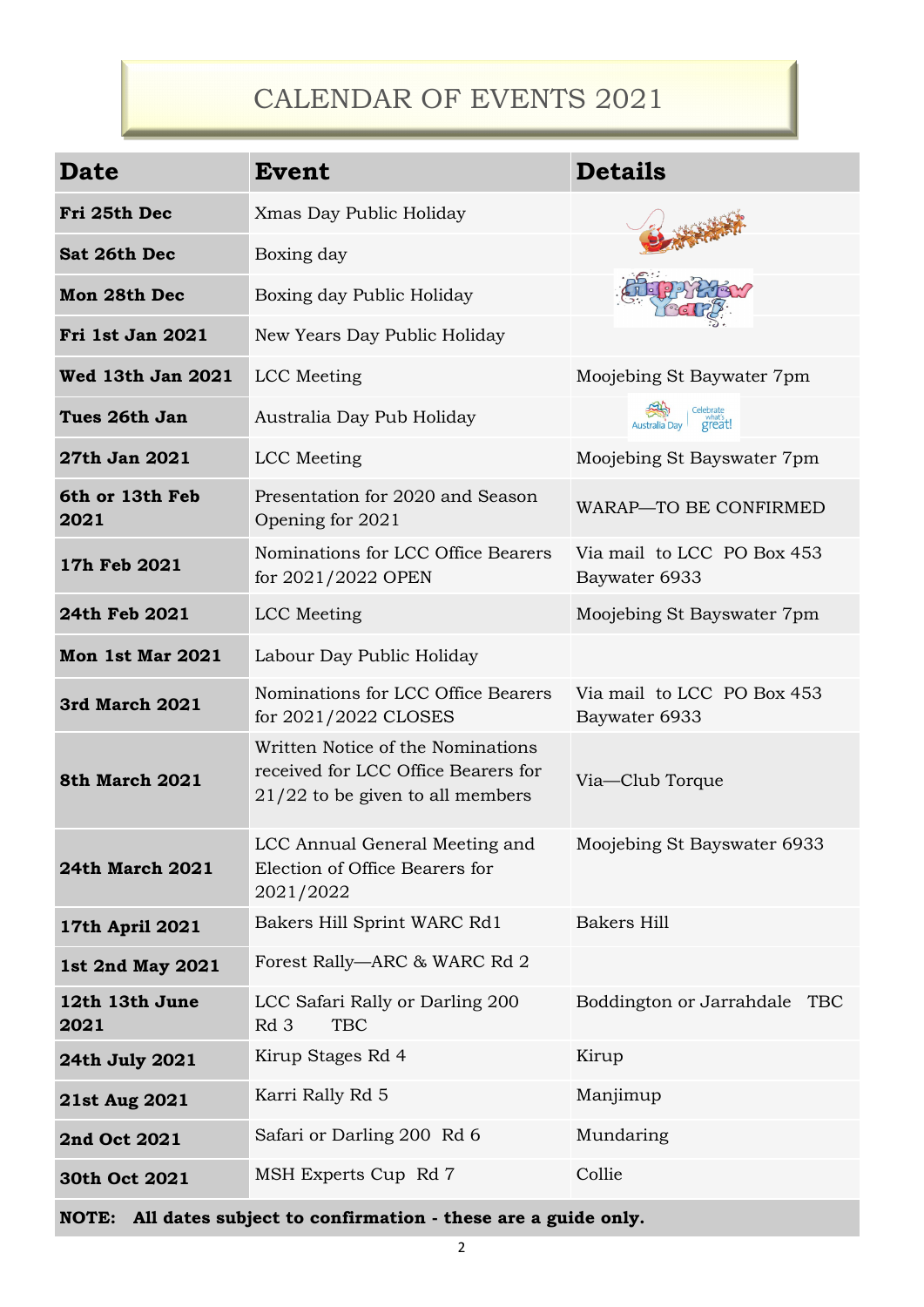#### **President's Report**

**Wendy's Words AKA President report.** 

*Id like to start with a few thanks*

*First cab off the rank. A big thank you to Ann and her team. for running a successful Safari Darling, with all the challenges that running an event has, Covid 19 placed even harder challenges mainly from the Shire of Jarrahdale and Water Corp with no spectator points. Ann also had a new team and I would like to thank Deidre Shocker for taking on the Deputy Clerk of Course, Megan Peek , for the secretary role with some guidance from Chrissie Sefton, new setters in Mike & Mitchell Evans, Geoff Leatt Hayter and Triple Zero Mike Kerridge, along with our experienced team in car Zero Arin Hahn & Bob Percival, Checker Graeme & Kathy Miles, and Paul Walker in Triple Zero with Mike. Sweeper Neil Trethowen who also was the road director & David Burton for the compliance checker. We cannot forget our road closures, stage commanders, SOS, Service Park, regroup, CRO, rally safe and rally base, without all of you, our events are unable to run. I apologise if I have missed anyone, it is not intentional*

*Secondly another HUGE THANK YOU to Ann, for her tireless work on the committee, this year, after Safari Darling she decided to step down from any further roles, however, will still be around to make sure we behave. I don't know how many years Ann had worked on the committee and in what roles, however I have been involved with the club since 1999 and Ann has been a big part and worked tirelessly since then. As some one who has been both a mentor and friend to me and on behalf of the committee and the club, We all Thank you for all you do and have done.*

*We were fortunate to have the opportunity to use the BORMSA for our last Superior Customs Khanacross of the year, 10 tests and 30 entries saw a successful day with dust appearing on the 2nd to last runs Thank you to all officials who helped with either timing, Ann & Barry, David Burton, Lyn & Jeff Dunkerton, Paul Helm. Kea Flood, Megan Peek, David & Ros McDonald. results & Paperwork, Georgie Helm & Chrissie Sefton, recovery & tractor driver, in his happy place, Paul Walker your help is very valued Congratulations to all finishers: 1st & 1st Lady, Kelly Thomas 2nd Shane Smith 3 rd David Thomas 1st junior Thomas Loughton 2nd Cory Thomas & 3rd on his first event Karl Evans, For all results see lightcarclub.com.au .* 

*Also, I'd like to thank our series sponsor Superior Customs for their continued support* 

*BORMSA have a very well set up venue and we are looking forward to running 2 events in 2021.* 

*As we move forward into 2021. I would like you to think how we as a club go forward.*

*Thinking of what we can do to grow, what can we do differently, what events should we run, if you are wanting to be involved or have a say. This is your chance . We are looking for a new committee next year, whether it's a president, vice president, secretary, treasurer, no experience necessary, someone who is willing to take on as Editor of our monthly or bi monthly Club Torque mag, doesn't have to be on the committee, a club captain who looks after championship points, social secretary.. we would love to hear from you. As per the updated constitution, the financial year now starts from 1st April to 31st March, so we will be calling for nominations in the new year.*

*As 2020 draws to a close, I would like to thank the committee members, and those that have helped with events through the year. We have managed to have 3 club events and 1 state round rally and without all your assistance these would not be possible in whatever role you played; all are very important, and we thank you.*



3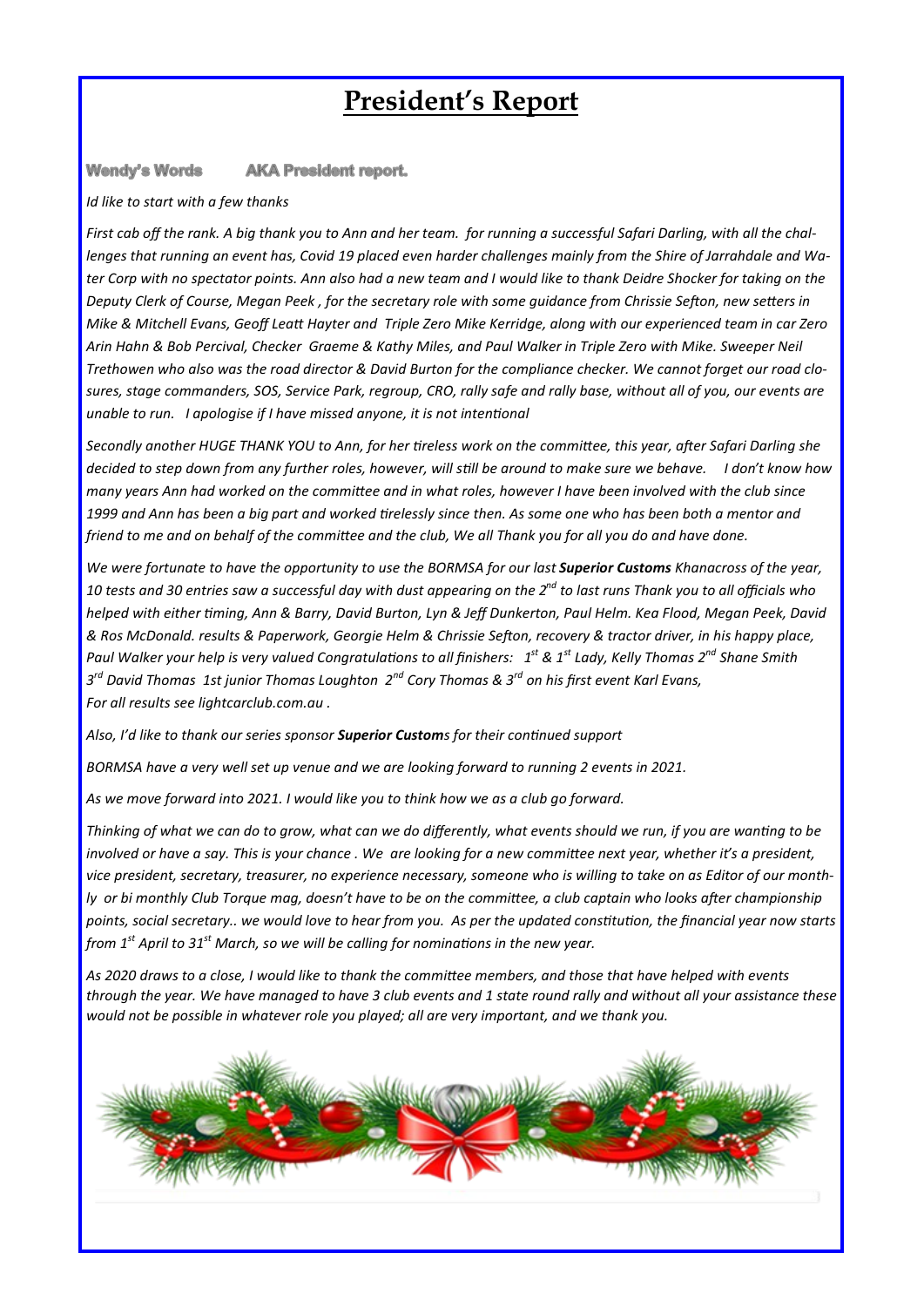#### Changes to Constitution and bylaws

Under section 51 of the LCC Constitution, the committee convened a Special General Meeting, on the 25th of March 2020. A quorum was present, and the following changes to the Constitution and By-Laws were voted upon and accepted by those present.

The LCC Constitution and By-laws changes will be updated on the LCC Website as soon as possible.

| Document to be changed                              | <b>Division or By-Law</b>                                                                                                                                                                    | <b>Change From</b>                                                                                                                                                           | <b>Change to</b>                                                                                                                                                                                                                                                                                                                                                                  |
|-----------------------------------------------------|----------------------------------------------------------------------------------------------------------------------------------------------------------------------------------------------|------------------------------------------------------------------------------------------------------------------------------------------------------------------------------|-----------------------------------------------------------------------------------------------------------------------------------------------------------------------------------------------------------------------------------------------------------------------------------------------------------------------------------------------------------------------------------|
| <b>Both the Constitution &amp;</b><br><b>By-Law</b> | <b>Numerous references</b><br>through out both<br>documents.                                                                                                                                 | <b>CAMS</b>                                                                                                                                                                  | <b>Motorsport Australia</b>                                                                                                                                                                                                                                                                                                                                                       |
| Constitution                                        | Part 1-<br>2. Financial year.<br>(2) Financial year<br>commences on.                                                                                                                         | 1st Jan to 31st Dec.                                                                                                                                                         | 1st April to 31st March                                                                                                                                                                                                                                                                                                                                                           |
| Constitution                                        | Part 1-Reporting &<br><b>Association Identifiers</b><br>No 5) LCC financial year                                                                                                             | 1st Jan to 31st Dec.                                                                                                                                                         | 1st April to 31st March                                                                                                                                                                                                                                                                                                                                                           |
| <b>By-Laws</b>                                      | 7 LCC Subscriptions<br>(a) Annual Subscription<br>payment of fee shall<br>deem financial until the                                                                                           | 31st Dec.                                                                                                                                                                    | 31st March                                                                                                                                                                                                                                                                                                                                                                        |
| <b>By-Laws</b>                                      | 7 LCC Subscriptions<br>(a) Annual Subscription.<br>Payment afterthe<br>will deem the member<br>financial until the                                                                           | After 30th June<br>financial until<br>31st Dec.                                                                                                                              | After 30th Sept.<br>financial until<br>31st March                                                                                                                                                                                                                                                                                                                                 |
| <b>By-Laws</b>                                      | <b>LCC Club Competitions</b><br>(b) Points to be Awarded<br><b>Drop 2 Events</b><br>See both:<br>Competition 3 (open to<br>all members) &<br>Competition 4 (open to<br>junior members only). | Two events per year will<br>not count towards the<br><b>Competition Champion-</b><br>ship if there are 5 or<br>more club competition<br>point scoring events, in<br>the year | Two events per year will not<br>count towards the Competi-<br>tion Championship if there<br>are 5 or more club competi-<br>tion point scoring events.<br>If there are only 4 point scor-<br>ing events held in the club<br>year, then only 1 event can<br>be dropped.<br>If there are 3 or less point<br>scoring events held in the<br>club year then no event can<br>be dropped. |

**NOTE: LCC Financial Year is now from the 1st of April to 31st of March each year.**

4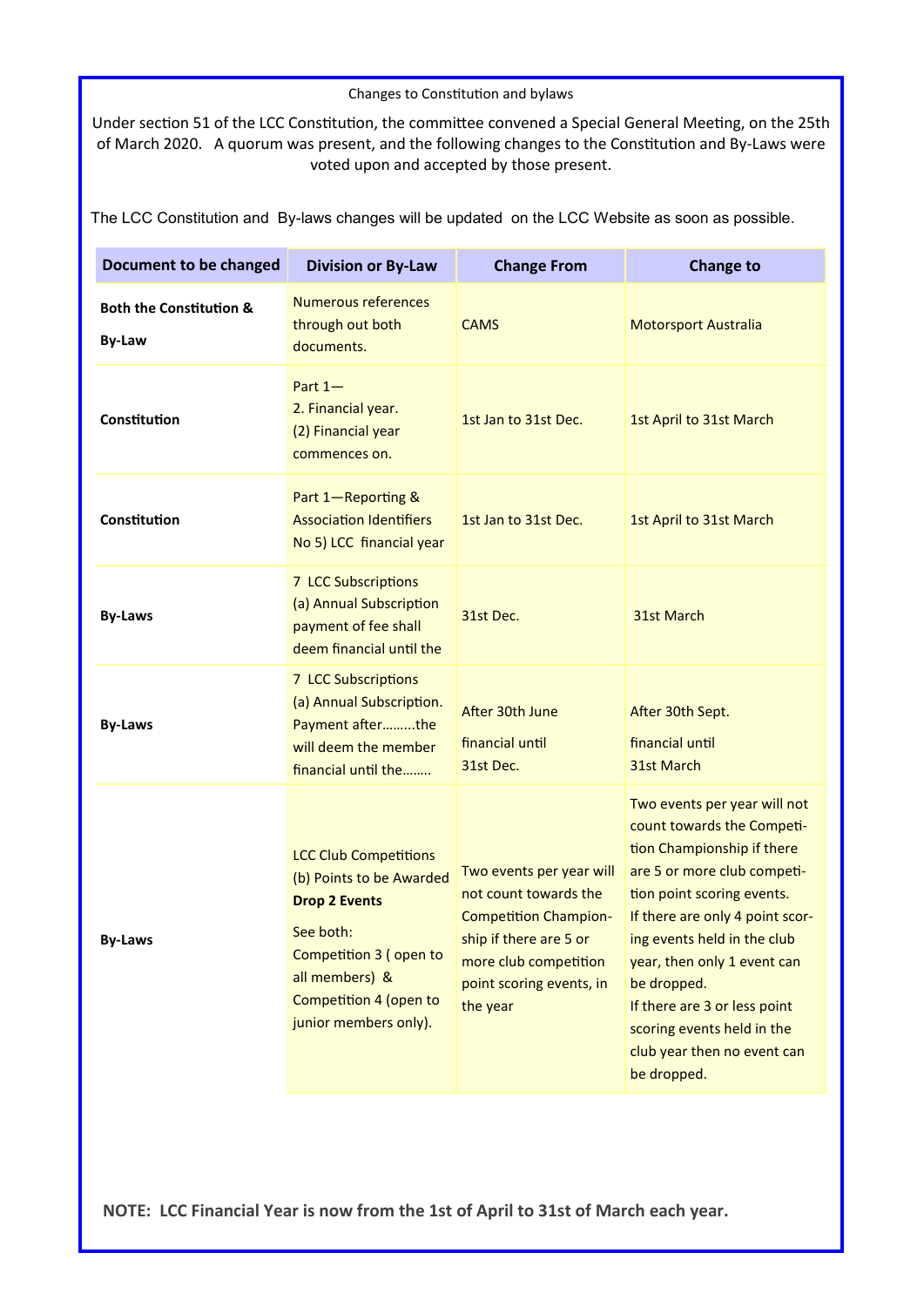

Thank you to all that were involved and supported our event for 2020. As most know, due to COVID –19, the number of events that were eventually allowed to run, was greatly reduced. We (LCC) were allowed to conduct one event. As a long time member, it is important to me that some of the traditions and events upon which the Club was founded continue. The Safari is one of those Events. Conducted every single year since 1965. So for me, it was not really hard to know which event the LCC would run in 2020. And as explained in the last Club Torque, we were running in Jarrahdale, the traditional area of the Darling 200.

Wendy in her report has acknowledged many of the team members and has thanked them . So I am not going to try and repeat the list, except to say that I really did appreciate the work and effort that everyone put in. Many hours, many kilometres and many challenges. Some could see what needed doing, and they just "did" and problem solved for me - thank you all.

For the Safari Darling 2020 - We had several officials who undertook new roles - who needed training - my apology if I overloaded your email accounts - but it is important that everyone can see how paperwork and policies can impact on a role, and how their role can impact on others. For you to appreciate the negotiations that occur for an Event to go ahead. The expectations of Authorities and associated services. For those stepping up into new roles - don't let your hard work go un-noticed, do the Motorsport Australia on-line training modules - and get your experience assessed while on the job. Get the recognition that you deserve.

For 2021, we are back to a full season (fingers crossed) and not only will the LCC be looking for volunteers, the WA Rally Panel is also seeking assistance. I would like to thank the Series Sponsors. Without the help of the series sponsors, individual events would have to add a conservative \$400.00 per entry to cover the costs of Ambulance - Fire and Rescue - Door Posters - Numbers Advertising etc.

Thank you also to other sponsors who provide support services for results and websites - towing services - scrutiny premises. Those who bring the results van - those who bring the rally base van - those who bring the equipment trailers - those who maintain equipment . Events may pay for some of the associated costs, but we don't pay wages for those who voluntarily maintain the equipment. So I thank you all for what you do, I really do appreciate it. I would encourage anyone who can help in anyway to consider doing so.

Again thank you all - keep safe and well - don't be complacent - the world is not out of the woods as yet - keep WA Safe. Best wishes and thank you again - Ann